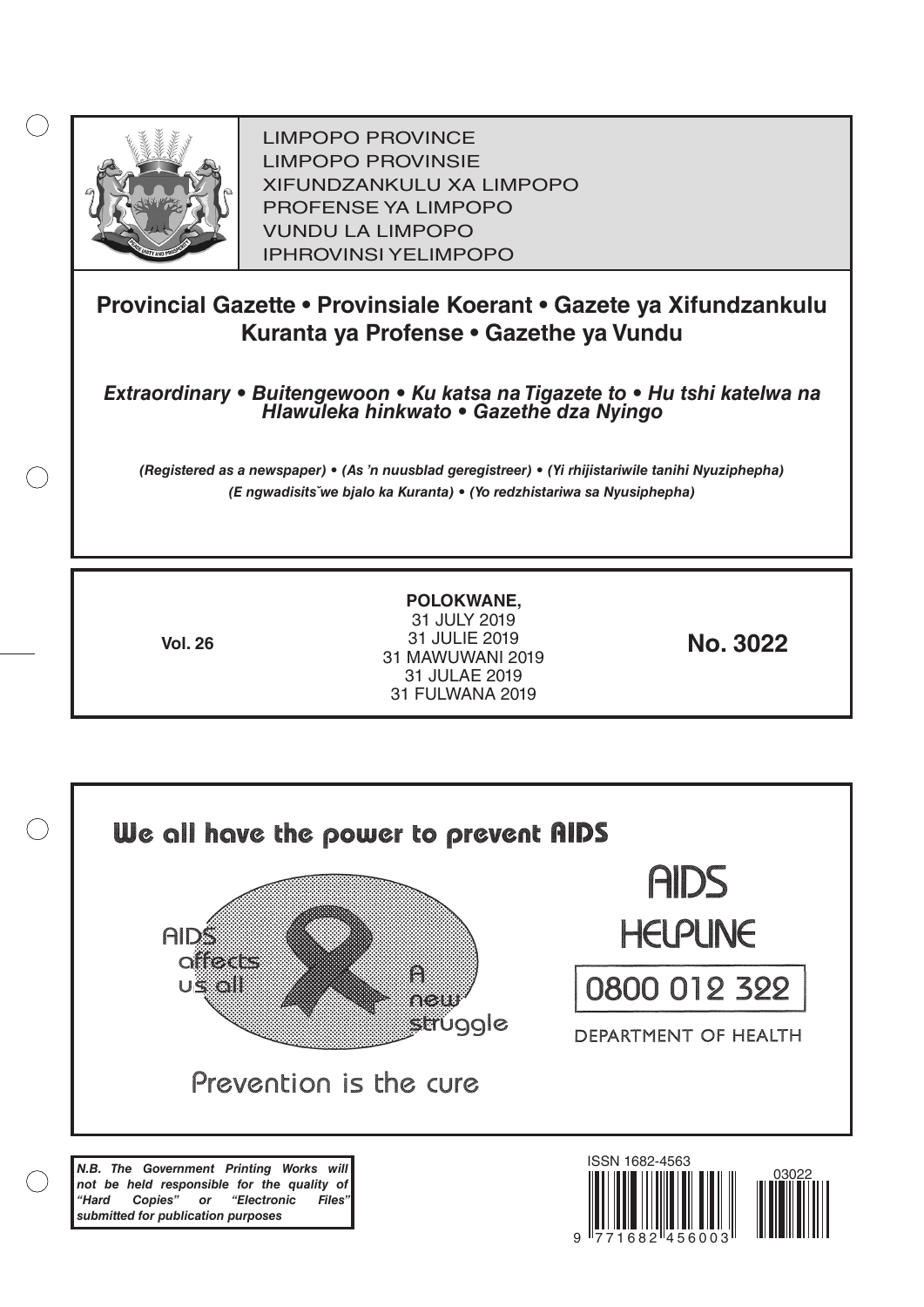*IMPORTANT NOTICE OF OFFICE RELOCATION*

# **GOVERNMENT PRINTING WORKS PUBLICATIONS SECTION**

Dear valued customer,

We would like to inform you that with effect from the 1<sup>st</sup> of November 2019, the Publications Section will be relocating to a new facility at the corner of **Sophie de Bruyn** and **Visagie Street**, **Pretoria**. The main telephone and facsimile numbers as well as the e-mail address for the Publications Section will remain unchanged.

Our New Address: **88 Visagie Street Pretoria 0001**

Should you encounter any difficulties in contacting us via our landlines during the relocation period, please contact:

Ms Maureen Toka Assistant Director: Publications Cell: 082 859 4910 Tel: 012 748-6066

We look forward to continue serving you at our new address, see map below for our new location.

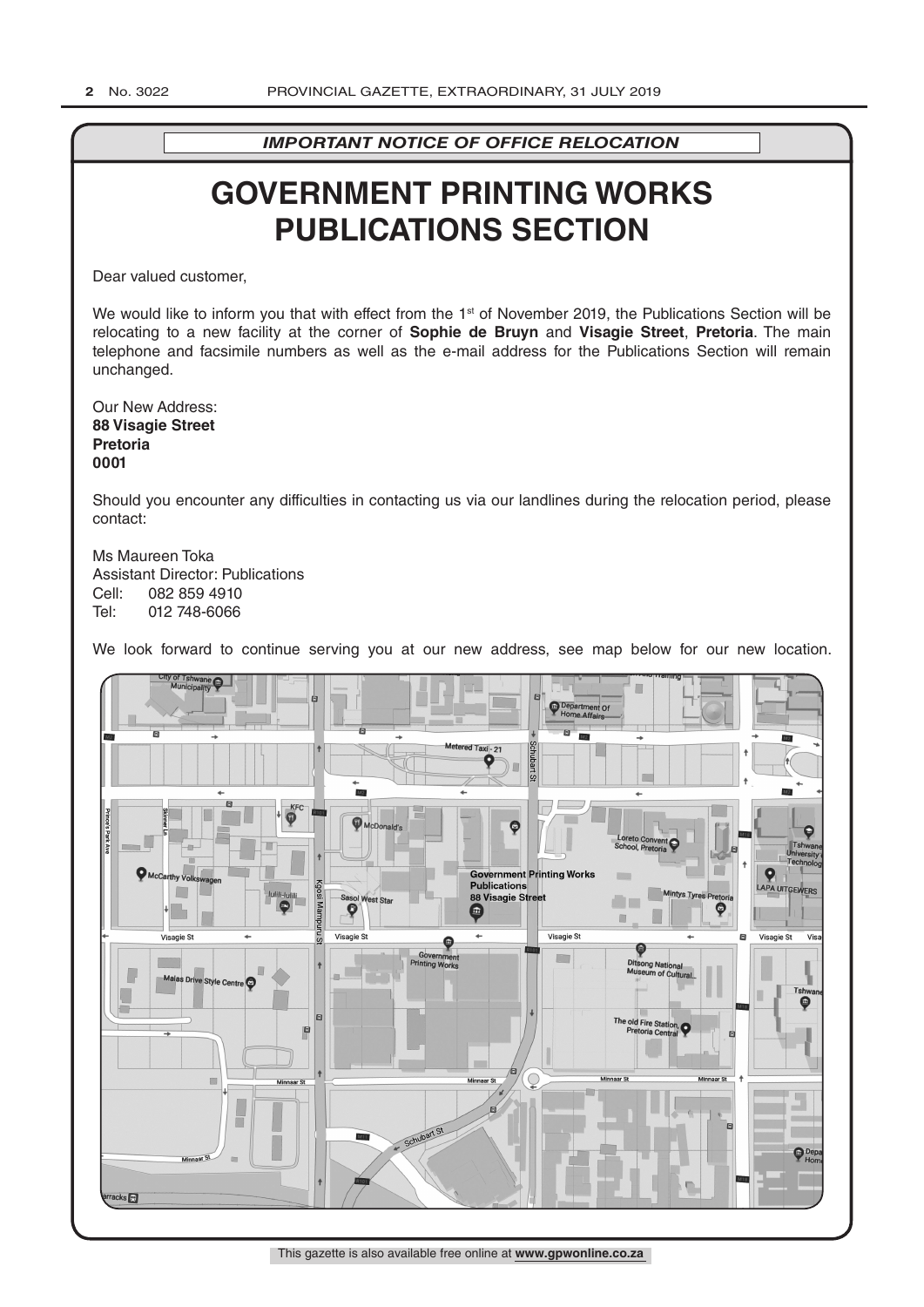## **IMPORTANT NOTICE:**

**The GovernmenT PrinTinG Works Will noT be held resPonsible for any errors ThaT miGhT occur due To The submission of incomPleTe / incorrecT / illeGible coPy.**

**no fuTure queries Will be handled in connecTion WiTh The above.**

#### **CONTENTS**

|     |                                                                                                        | Gazette | Page |
|-----|--------------------------------------------------------------------------------------------------------|---------|------|
|     |                                                                                                        | No.     | No.  |
|     | <b>LOCAL AUTHORITY NOTICES • PLAASLIKE OWERHEIDS KENNISGEWINGS</b>                                     |         |      |
| 110 | Local Government: Municipal Property Rates Act (6/2004): Elias Motsoaledi Local Municipality: Specimen | 3022    |      |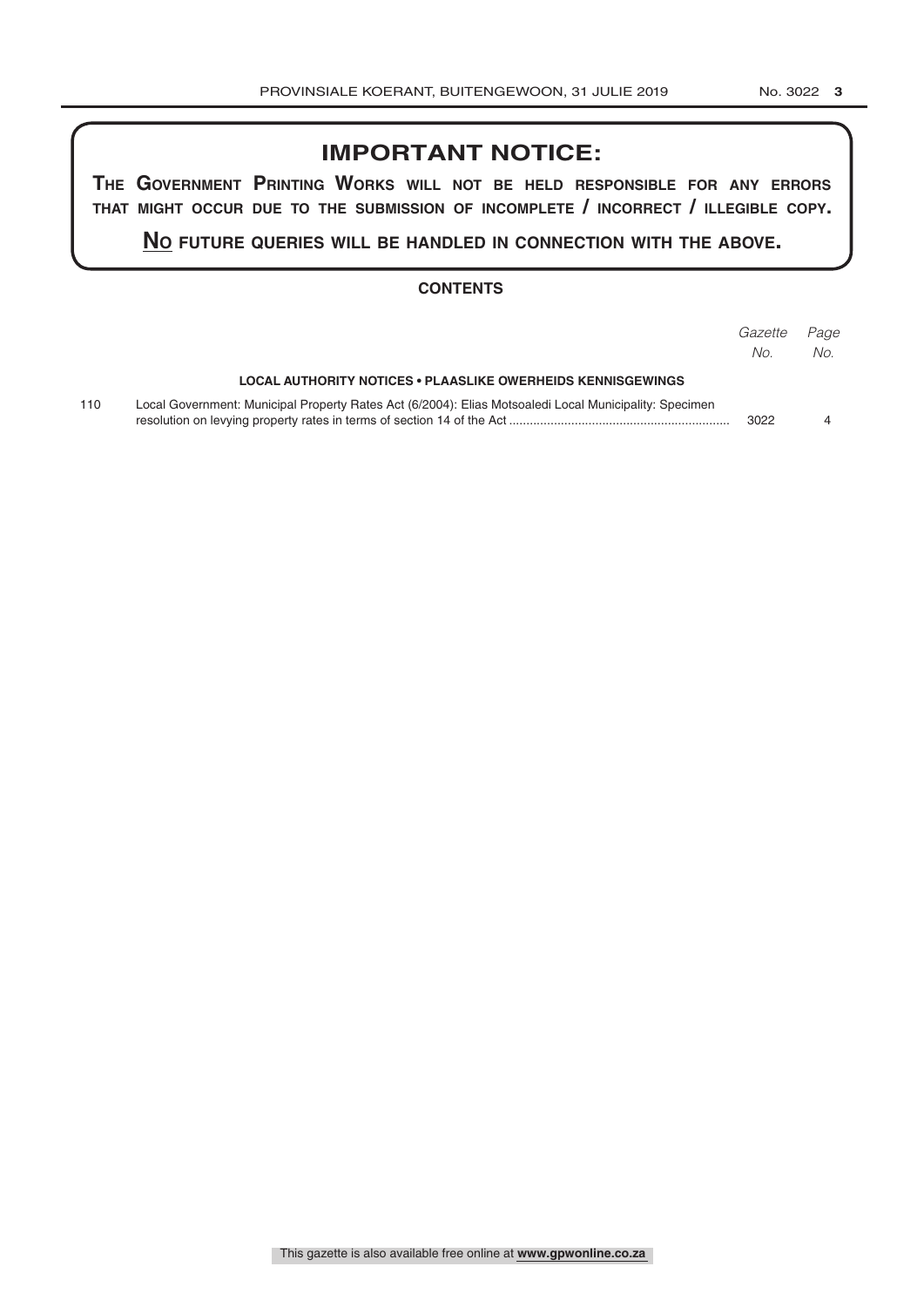## Local Authority Notices • Plaaslike Owerheids Kennisgewings

#### **LOCAL AUTHORITY NOTICE 110 OF 2019**

Issued by the Department of Cooperative Governance on xx January 2014

### **SPECIMEN RESOLUTION ON LEVYING PROPERTY RATES IN TERMS OF SECTION 14 OF THE LOCAL GOVERNMENT: MUNICIPAL PROPERTY RATES ACT, 2004. (ACT NO. 6 of 2004).**

Notice No.EMLM183 Date 04.July.19

#### **MUNICIPAL NOTICE NO: EMLM183 of 2019**

## **ELIAS MOTSOALEDI LOCAL MUNICIPALITY**

## **RESOLUTION LEVYING PROPERTY RATES FOR THE FINANCIAL YEAR 1 JULY 2019 TO 30 JUNE 2020**

Notice is hereby given in terms of section 14(1) and (2) of the Local Government: Municipal Property Rates Act, 2004; that the Council resolved by way of council resolution number **BT18/19-56**, to levy the rates on property reflected in the schedule below with effect from 1 July 2019.

| Category of property                     | Cent amount in the Rand determined for |  |  |
|------------------------------------------|----------------------------------------|--|--|
|                                          | the relevant property category         |  |  |
| <b>Residential property</b>              | 0.008297                               |  |  |
| Business and commercial property         | 0.01639                                |  |  |
| Industrial property                      | 0.008297                               |  |  |
| Agricultural property                    | 0.002072                               |  |  |
| Mining property                          | 0.01639                                |  |  |
| Public service infrastructure property   | 0.002072                               |  |  |
| Public benefit organisation property/0ld | 0.002072                               |  |  |
| age                                      |                                        |  |  |
| <b>State Owned</b>                       | 0.008297                               |  |  |
| Municipal property                       | 0.00                                   |  |  |
| Unknown properties                       | 0.00                                   |  |  |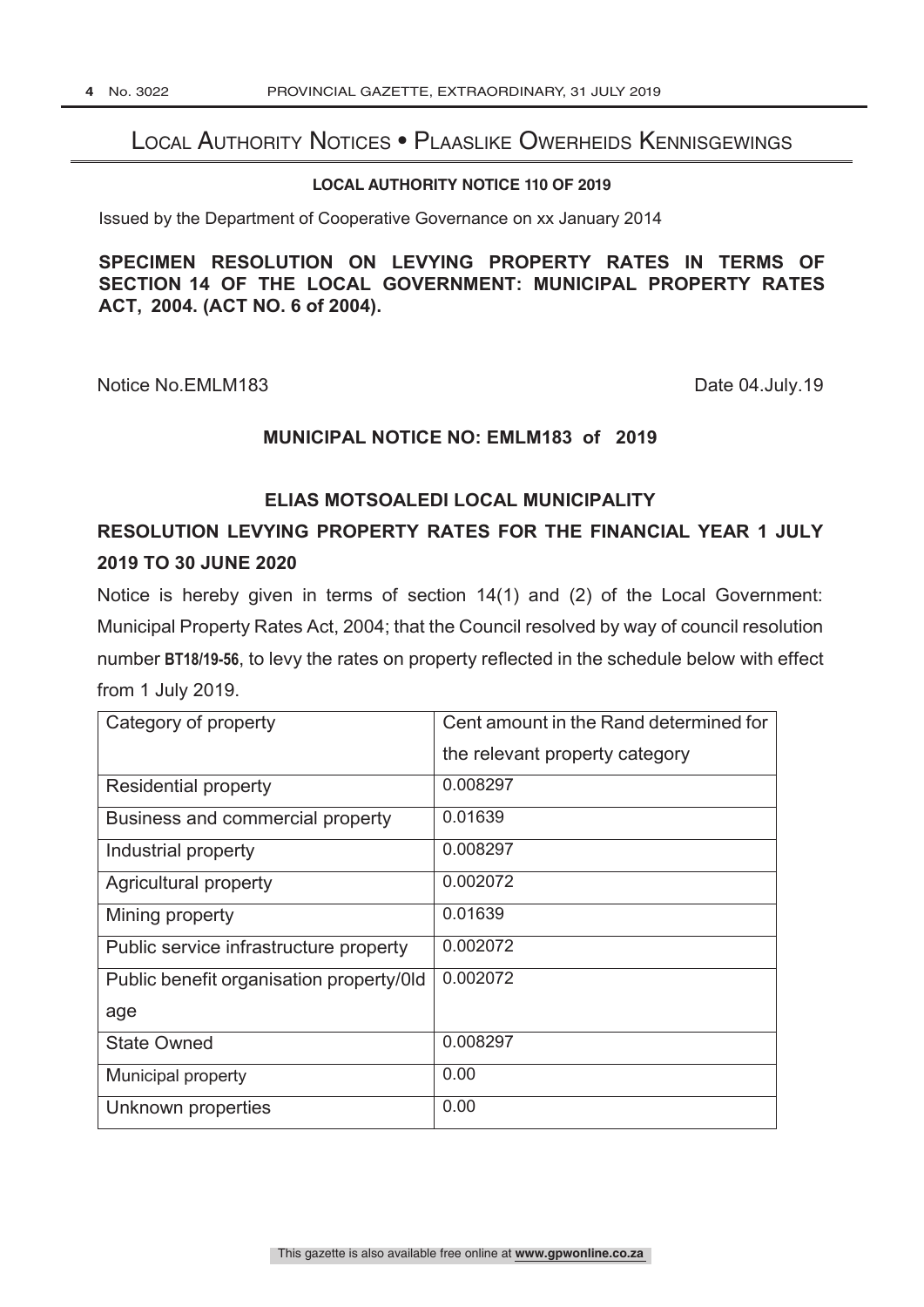Issued by the Department of Cooperative Governance on xx January 2014

Full details of the Council resolution and rebates, reductions and exclusions specific to each category of owners of properties or owners of a specific category of properties as determined through criteria in the municipality's rates policy are available for inspection on the municipality's offices, website (www.eliasmotsoaledi.gov.za) and all public libraries.

NAME: M.M KGWALE DESIGNATION: ACTING MUNICIPAL MANAGER P O BOX 28 GROBLERSDAL 0470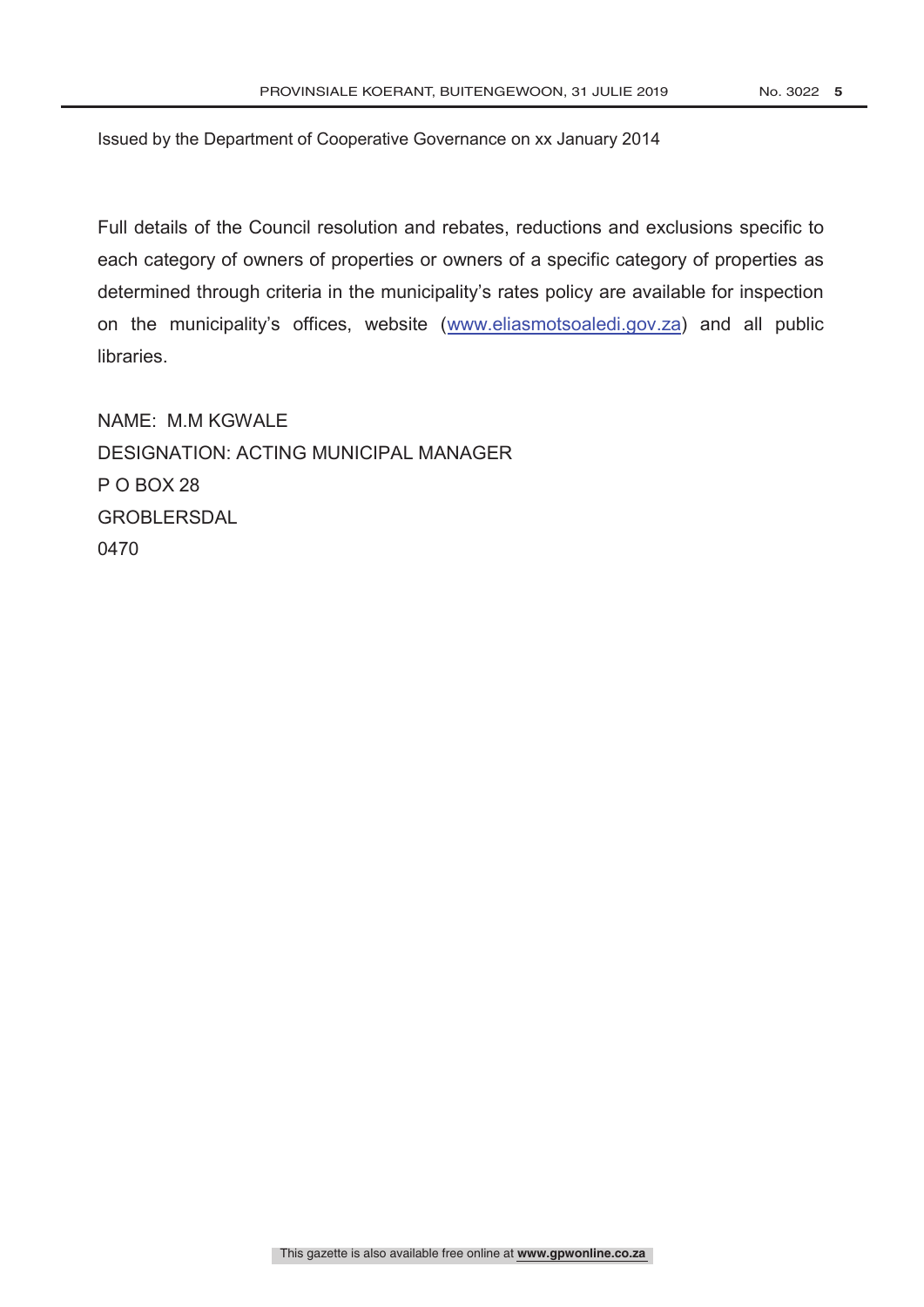This gazette is also available free online at **www.gpwonline.co.za**